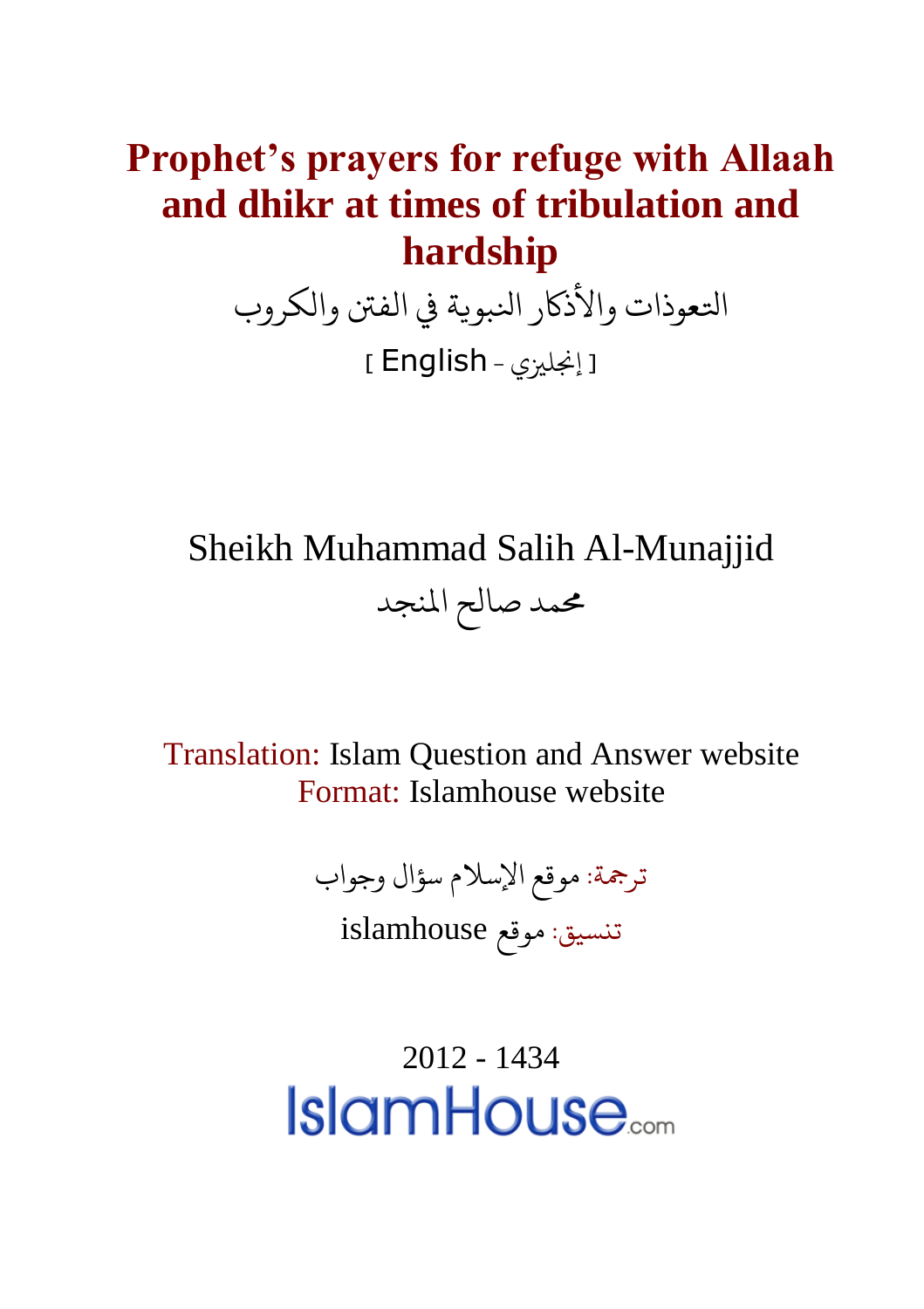## **Prophet's prayers for refuge with Allaah and dhikr at times of tribulation and hardship**

Jam

Are there any du'aa's that we can say at times of calamity and tribulation, such as war and the kaafirs' attacks against Muslim countries?.

Praise be to Allaah.

**SHAYKH MUHAMMAD S AL-MUNAJJIE** 

The Prophet (peace and blessings of Allaah be upon him) used to seek refuge with Allaah a great deal from trials and tribulations, as it says in the hadeeth of Zayd ibn Thaabit that the Prophet (peace and blessings of Allaah be upon him) said, "Seek refuge with Allaah from trials and tribulations, both visible and hidden."

Narrated by Muslim, 2867.

It was narrated from Ibn 'Abbaas (may Allaah be pleased with him) that the Messenger of Allaah (peace and blessings of Allaah be upon him) said: "My Lord came to me tonight in the most beautiful form…" and in this hadeeth he said that Allaah said, "O Muhammad, when you pray, then say: 'Allaahumma inni as'aluka fi'l al-khayraat wa tark al-munkaraat, wa hubb al-masaakeen, wa an taghfira li wa tarhamani wa tatooba 'alayya. Wa in aradta bi 'ibaadika fitnatan, faqbidni ilayka ghayra maftoon (O Allaah, I ask You (to enable me) to do good deeds and avoid evil deeds, and to love the poor, and (I ask You) to forgive me, have mercy on me and accept my repentance. If You will that some trial should befall Your slaves, then take me to You [i.e., cause me to die] without having subjected to that trial)."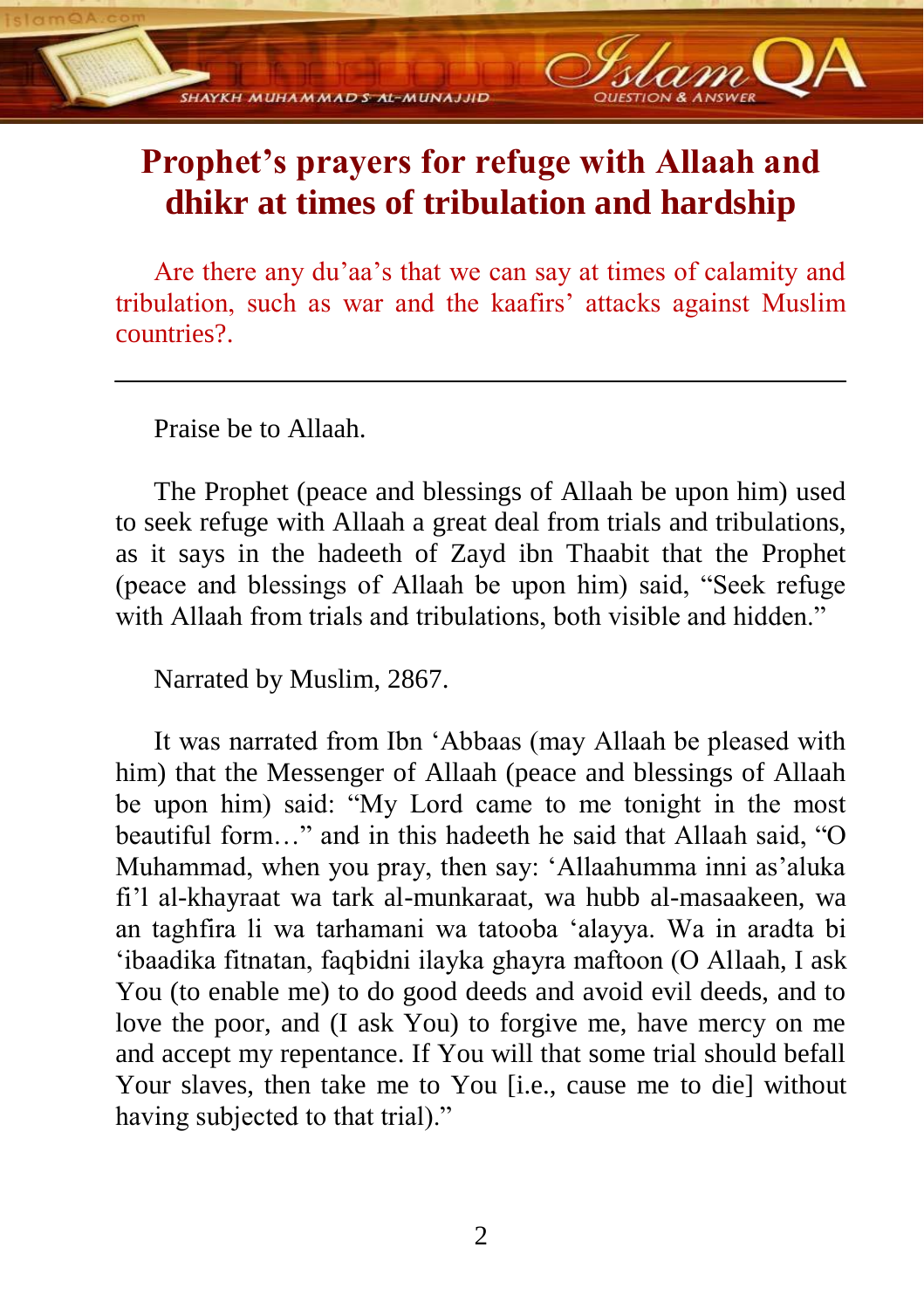

Narrated by al-Tirmidhi, 3233; al-Albaani said of this hadeeth in Saheeh al-Targheeb wa'l-Tarheeb (408), it is saheeh li ghayrihi.

The Prophet (peace and blessings of Allaah be upon him) used to seek refuge from trials and tribulations because when they come they do not befall the wrongdoers only, rather they befall everyone.

It is a good idea to acquaint ourselves with the ahaadeeth that mention dhikrs which have to do with trials and tribulations and disasters, so that we may call upon Allaah with these words and spread this knowledge and memorize whatever we can of them… and understand their meanings so that we can worship Allaah by means of them, because they are the greatest words that can be spoken in these circumstances.

1 – Abu Burdah ibn 'Abd-Allaah narrated from his father that when the Prophet (peace and blessings of Allaah be upon him) was afraid of some people he would say, "Allaahumma inna naj'aluka fi nuhoorihim wa na'oodhu bika min shuroorihim (O Allaah, we place You before them and we seek refuge in You from their evil)."

Narrated by Abu Dawood, 1537; classed as saheeh by al-Albaani in Saheeh Abi Dawood, 1360.

2 – It was narrated from Ibn 'Abbaas (may Allaah be pleased with him) that the Messenger of Allaah (peace and blessings of Allaah be upon him) used to say at times of distress: "Laa ilaaha ill-Allaah al-'Azeem al-Haleem, laa ilaaha ill-Allaah Rabb al- 'Arsh al-'azeem, la ilaaha ill-Allaah Rabb ul-samawaati wa Rabb ul-ard wa Rabb ul-'Arsh il-kareem (There is no god but Allaah, the All-Powerful, the Forbearing; there is no god but Allaah, Lord of the mighty Throne; there is no god but Allaah, Lord of heaven,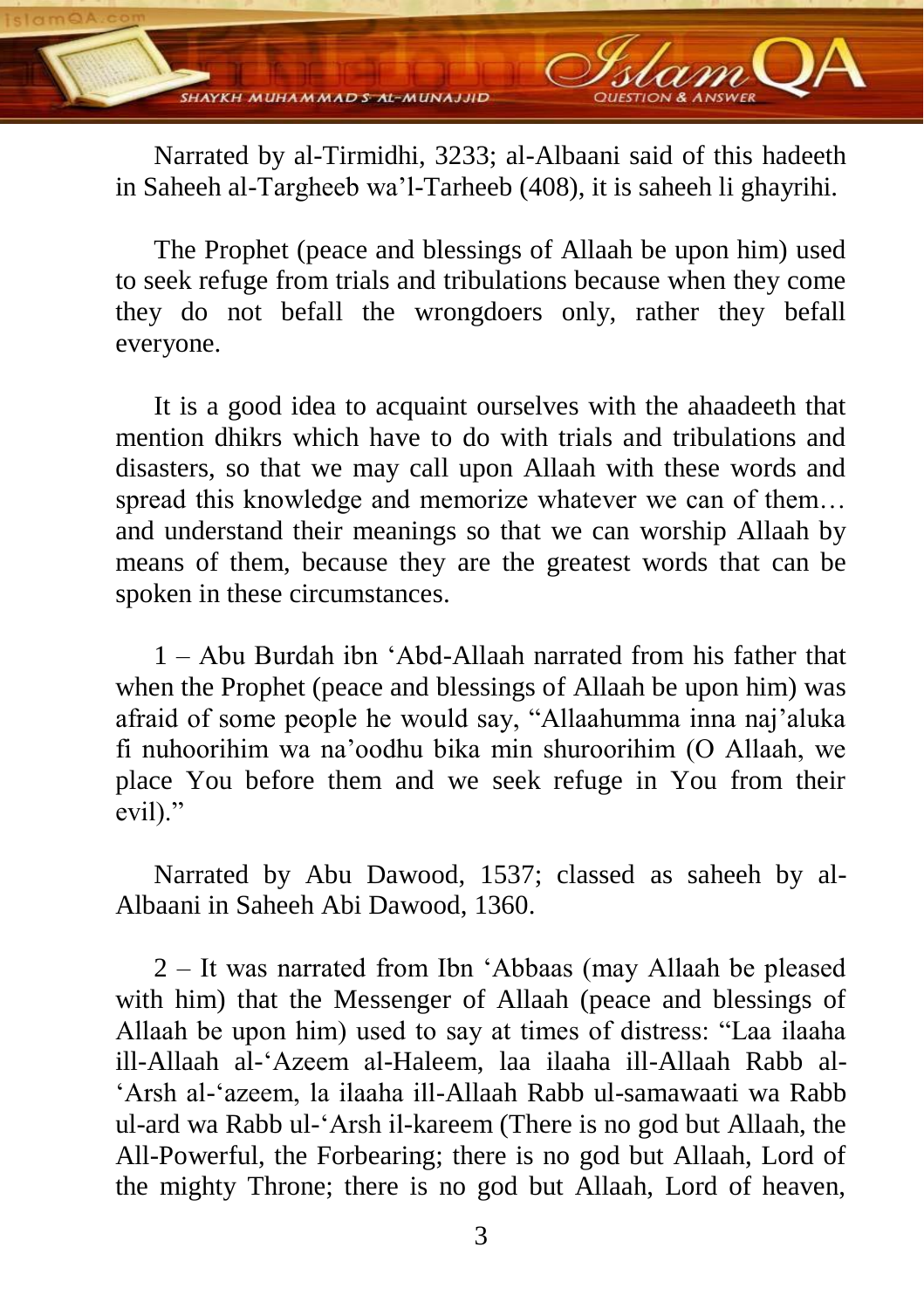

Lord of earth, and Lord of the noble Throne)." Narrated by al-Bukhaari, 6345; Muslim, 2730.

3 – The Prophet (peace and blessings of Allaah be upon him) said: "The words of relief are: Laa ilaaha ill-Allaah al-'Azeem al-Haleem, laa ilaaha ill-Allaah Rabb al-'Arsh al-'azeem, la ilaaha ill-Allaah Rabb ul-samawaati wa Rabb ul-ard wa Rabb ul-'Arsh ilkareem (There is no god but Allaah, the All-Powerful, the Forbearing; there is no god but Allaah, Lord of the mighty Throne; there is no god but Allaah, Lord of heaven, Lord of earth, and Lord of the noble Throne)."

Saheeh al-Jaami' al-Sagheer wa Ziyaadatuhu, 4571.

4 – When the Prophet (peace and blessings of Allaah be upon him) went on a military campaign he would say, 'Allaahumma anta 'adudi wa anta naseeri wa bika uqaatil (O Allaah, You are my help and You are my support and by Your help I fight)."

Narrated by al-Tirmidhi, 3584; classed as saheeh by al-Albaani in Saheeh al-Tirmidhi, 2836.

5 – The Prophet (peace and blessings of Allaah be upon him) said: "Shall I not tell you of something that, if any worldly calamity or disaster befalls any man among you and he says these words, he will be relieved of it. (It is) the du'aa' of Dhu'l-Noon: "Laa ilaaha illa anta subhaanaka inni kuntu min al-zaalimeen (none has the right to be worshipped but You (O Allaah), Glorified (and Exalted) be You [above all that (evil) they associate with You]! Truly, I have been of the wrongdoers)." According to another report: "No Muslim man says this du'aa' concerning anything but Allaah will answer his prayer."

Saheeh al-Jaami' al-Sagheer wa Ziyaadatuhu, 2065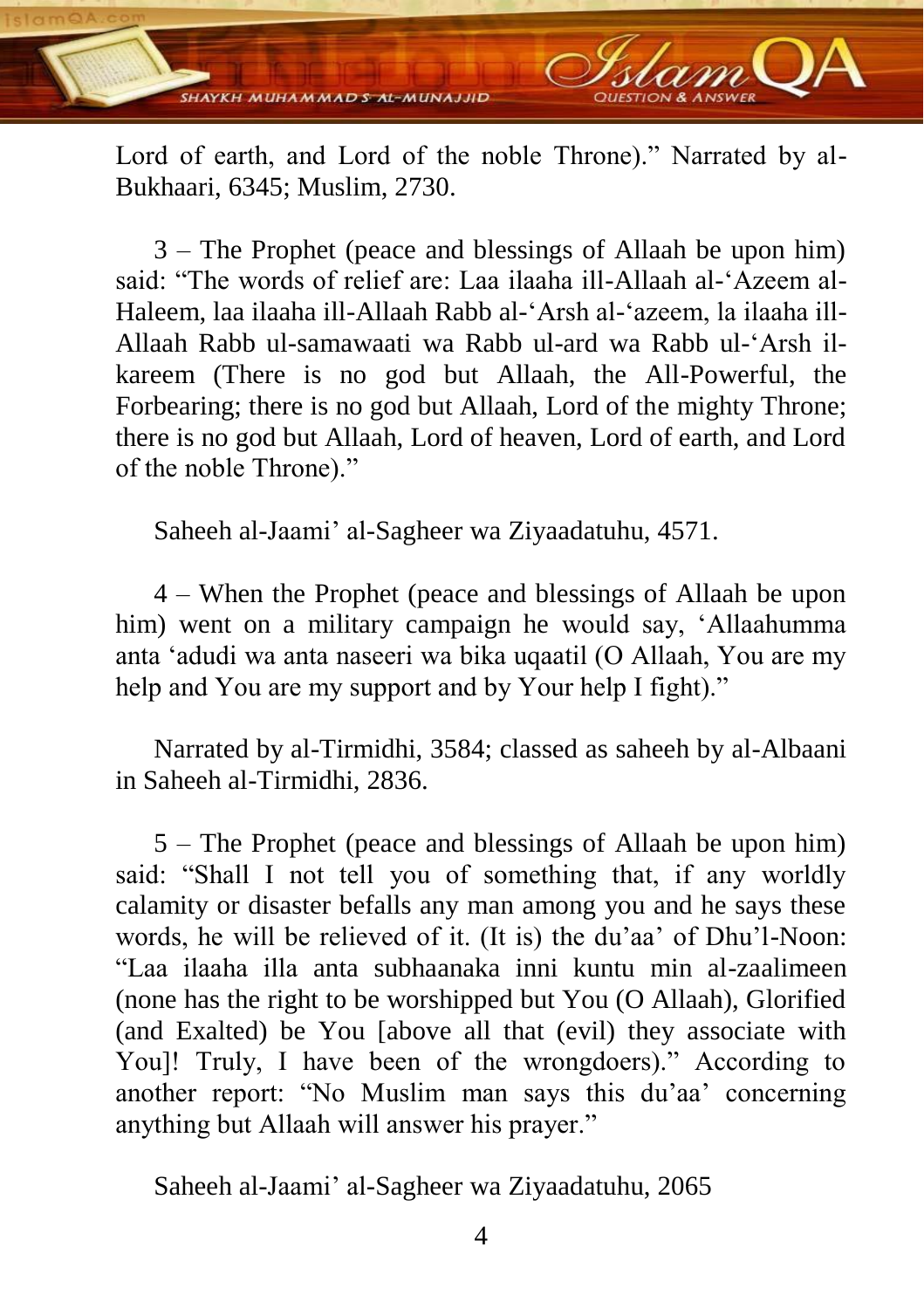6 – The Messenger of Allaah (peace and blessings of Allaah be upon him) used to teach his Sahaabah to say these words when they felt afraid: "A'oodhu bi kalimaat-illaah il-taammati min ghadabihi wa min sharri 'ibaadihi wa min hamazaat al-shayaateeni wa an yahduroon (I seek refuge in the perfect words of Allaah from His wrath and from the evil of His slaves and from the evil promptings of the devils and from their presence)."

**SHAYKH MUHAMMADS AL-MUNAJJID** 

Narrated by Abu Dawood, 3893; classed as hasan by al-Albaani in Saheeh Abi Dawood, 3294.

7 – The Messenger of Allaah (peace and blessings of Allaah be upon him) said: "The du'aa' of the person who is in distress is: 'Allaahumma rahmataka arjoo fa laa takilni ilaa nafsi tarfat 'ayn wa aslih li sha'ni kullahu laa ilaaha illa anta (O Allaah, for Your mercy I hope, so do not leave me in charge of my affairs even for the blink of an eye; rectify all my affairs. There is no god except You)'"

Narrated by Abu Dawood, 5090; classed as hasan by al-Albaani in Saheeh Abi Dawood, 4246.

8 – If some matter was troubling him, he would say, Yaa Hayyu yaa Qayyoom bi rahmatika astagheeth (O Ever-Living, O Sustainer, by Your mercy I seek Your help)." According to another report: "If some matter worried him or distressed him." Saheeh al-Jaami' al-Sagheer, 4791.

9 – The Messenger of Allaah (peace and blessings of Allaah be upon him) said: to Asma' bint 'Umays, "Shall I not teach you some words which you can say at times of distress and hardship? 'Allaahu rabbee laa ushriku bihi shay'an (Allaah is my Lord, I do not associate anything with Him).'"